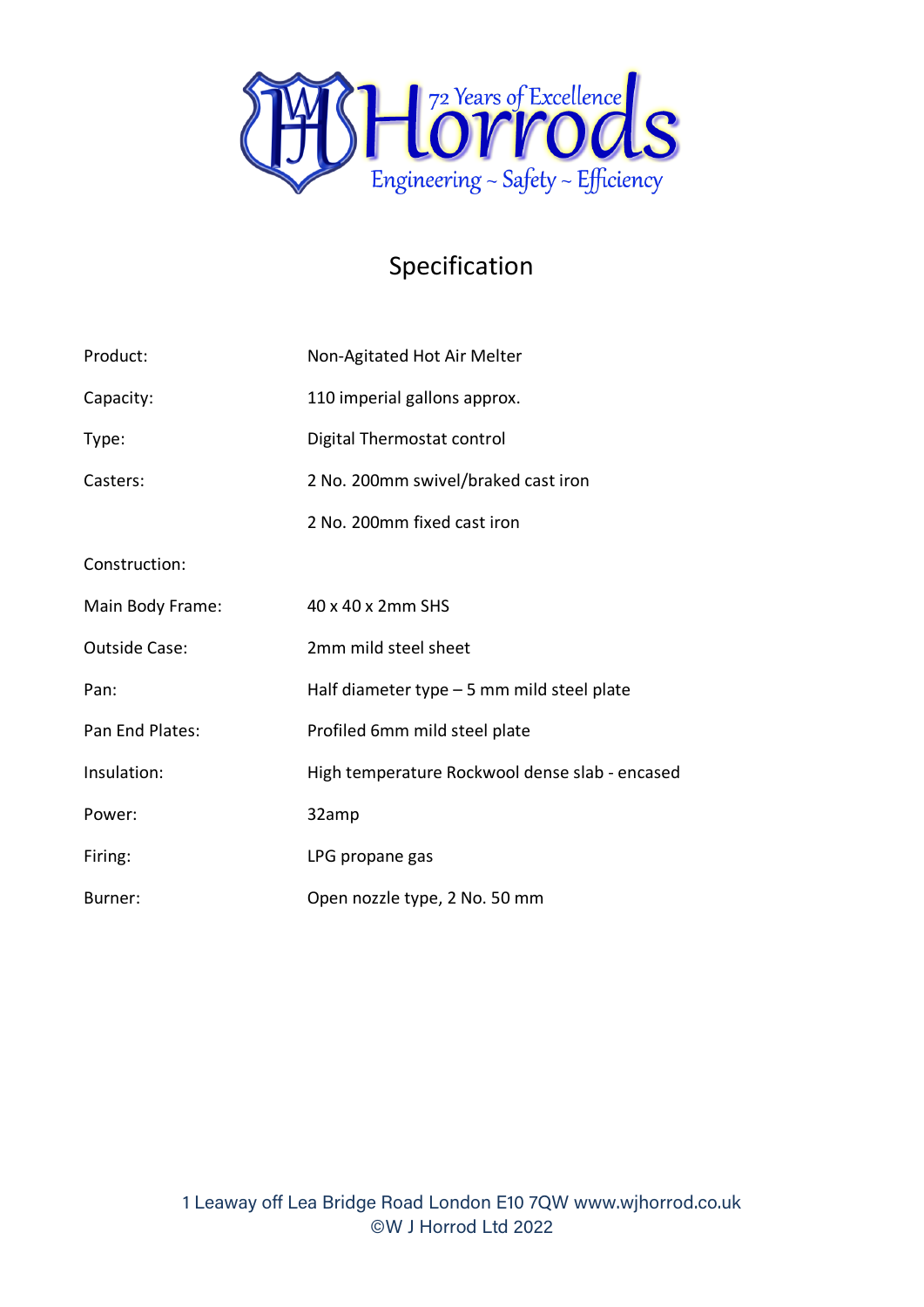

| <b>Burner Tubes:</b>                | 4.000 NB SCH40 304 stainless steel pipes                                   |
|-------------------------------------|----------------------------------------------------------------------------|
| Flue Return Tubes:                  | 114.0 x 6mm mild steel                                                     |
| <b>Material Outlet:</b>             | Gate type                                                                  |
| Temperature Control:                | Electric thermostat control                                                |
|                                     |                                                                            |
| Temperature Gauge:                  | Digital                                                                    |
| Lifting Facilities:                 | 4 No. certified metric collared eyebolts<br>4 No. certified 3.25t shackles |
| <b>Overall Shipping Dimensions:</b> |                                                                            |
| Length:                             | 1960 mm                                                                    |
| Width:                              | 1270 mm                                                                    |
| <b>Working Height:</b>              | 1025 mm                                                                    |
| Overall Height:                     | 1570 mm                                                                    |
| Weight:                             | 585 kg                                                                     |

This specification and any drawings/images related to it are the sole copyright of WJ Horrod Ltd and must not be passed to a third party without prior consent.

WJ Horrod Ltd reserve the right to alter, change or modify this equipment to improve it without prior notice.